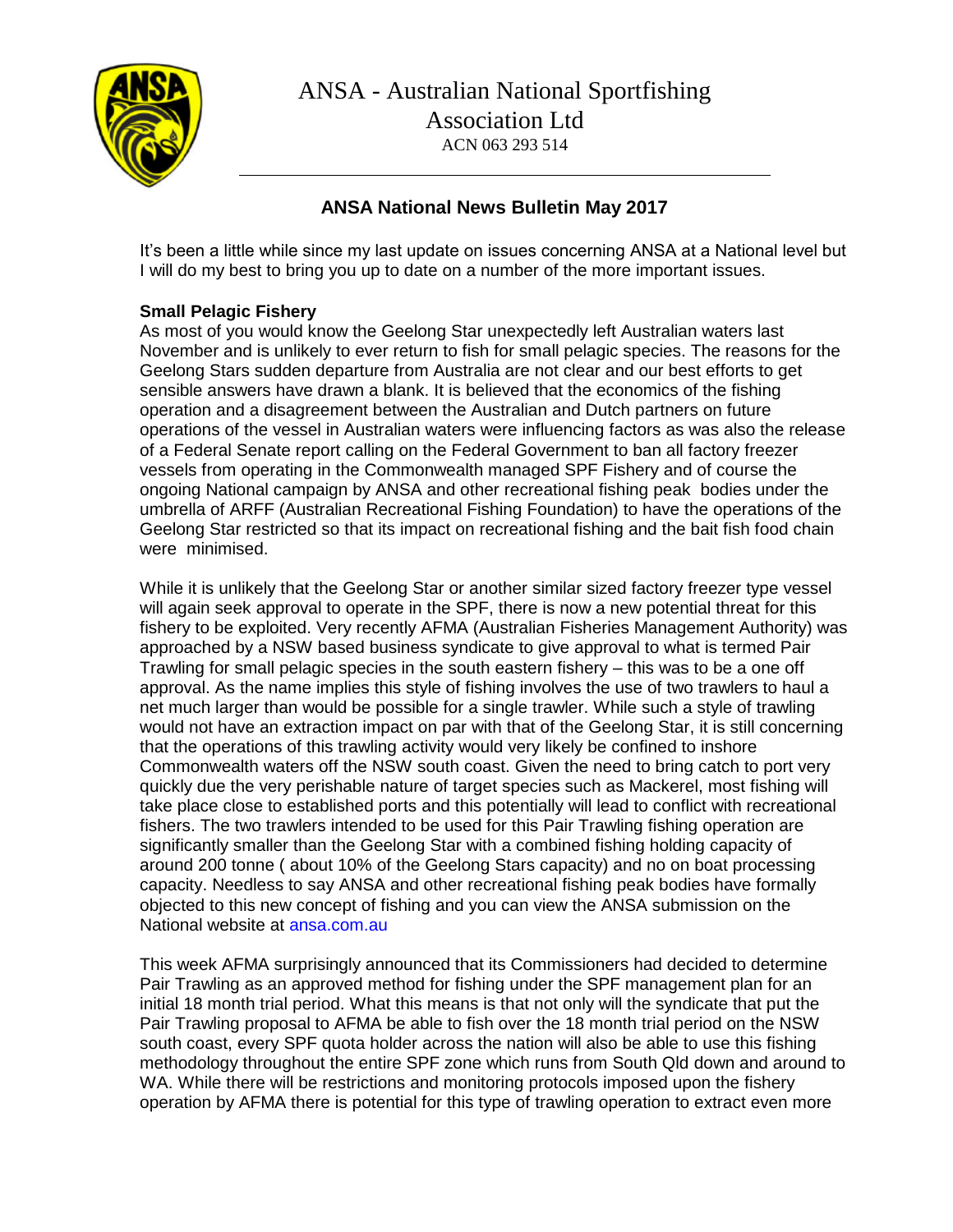small pelagic bait fish than was the case for the Geelong Star. ANSA together with other peak bodies will do our collective utmost to ensure that adequate safeguards are in place to ensure that impacts on recreational fishing and the bait fish food chain are minimised.

This decision by AFMA creates a whole new dimension to the Pair Trawling proposition and it is disappointing that there was no prior consultation with the recreational sector. The decision also follows on from an announcement late April by AFMA that the TAC (Total Allowable Catch) for the SPF fishery over the 2017/18 season would be increased from 35100 to 48900 tonnes. Given that some 50% of the 2016/17 TAC was held by Seafish Tasmania, the operator of the Geelong Star, it was hoped that the TAC for the coming season might have been substantially reduced to factor in the exit of the Geelong Star. Rather the increase in TAC can be interpreted as a signal by AFMA to encourage other fishing enterprises to take up the slack created by the departure of the Geelong Star by using the Pair Trawling method. While the extent of actual SPF take over the 2016/17 season has not yet been made public it is believed that the bulk of the catch would have been made via the Geelong Star as there are only a handful of small commercial fishers working the SPF due to the poor economics of the fishery. AFMA's explanation for increasing the TAC and for determining Pair Trawling as an approved fishing method was supposedly based upon most recent science, risk to the SPF biomass being acceptable, risk for localised depletion being low and that predator species are not highly dependent on SPF species and have a capacity to switch prey and there will be no negative impact upon recreational fishing.

ANSA together with other recreational peak bodies will continue to question the wisdom of this latest round of decision outcomes by AFMA and will closely scrutinise operational regulations for the Pair Trawling process.

## **Commonwealth Marine Reserves**

This continues to be a long and frustrating saga. After several rounds of public consultation since the Coalition government took office and review of a suite of management plans for each of the reserves, we are still at a stalemate in terms of coming up with a management plan that would be acceptable to recreational fishers.

ANSA together with other recreational fishing peak bodies has vigorously campaigned for no lockouts of recreational fishers within these new marine reserves given the absence of any justifiable science. Rather our campaign position has been for recreational fisher access within the reserves be locked into the management plans on the basis that recreational fishers are best placed to act as guardians and custodians of the reserves. We have cited similar international approaches to marine park management where recreational fishing is permitted under a suite of sensible regulations having regard to species and seasonal influences etc and including some no take restrictions. The pragmatic approach used by the US government when recently establishing the world's two largest marine reserves in the Pacific and Atlantic Oceans have been cited as example of best practice for marine reserve management – regulated recreational fishing is allowed across almost the entire reserve system.

It is our understanding that the Coalition government has once again referred the latest draft management plan back to its authors to take on board our locked in – not locked out philosophy and also the Coalitions pre election commitment to not unjustifiably lock recreational fishers out of the new reserve network.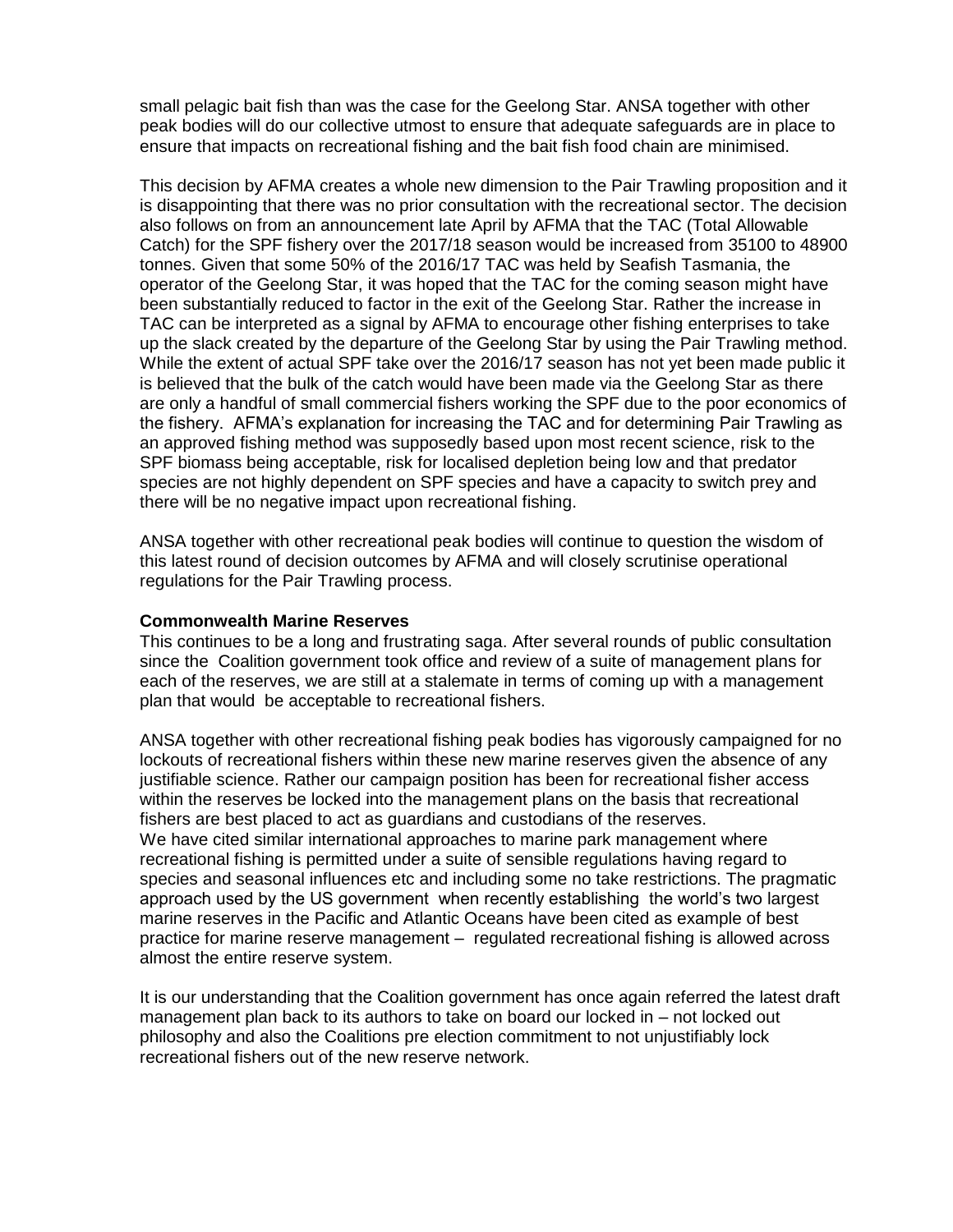It is expected that the next version of the revised draft management plans will be submitted to the government over July and if deemed politically acceptable, will be put out for another round of public consultation. Feedback from the pubic consultation process will then be considered by the government and a final plan then drafted and placed before the Parliament for determination. It is possible that the final plan will be legislated and come into effect towards the end of this year. We can only hope that our campaign over the past decade seeking a fair go for recreational fishers will deliver the right mixture of access outcomes for current and future generations of recreational fishers in our marine reserve networks. You can read ANSA submissions re the Commonwealth Marine Reserves on the National website.

#### **Resource Sharing**

This is becoming a hot topic especially now that the IOTC (Indian Ocean Tuna Commission) has set a 2018 deadline for the Australian government to establish a protocol for the sharing of the Australian Southern Bluefin Tuna quota between the commercial and recreational fishing sectors. The IOTC quota set for SBT Australia has historically never taken into consideration the take of SBT by the recreational sector as it was always reported as being insignificant. Recent capture data of SBT by the recreational sector has changed the status quo and the challenge now will be to see how much if any of the Australian SBT quota will be allocated to recreational fishers. A process will also need to be established on how to actually monitor SBT captures by the recreational sector and who will pay for this. Also there is the question of compensation for those current SBT quota holders who will see their allocations reduced to allow for the recreational sector allocation if this eventuates.

This is going to be a very complex issue for the government and already the commercial sector is promoting the argument that the easiest and most cost effective solution is for the entire quota allocation to be directed to the commercial sector. In a nutshell this would mean no more SBT for the recreational sector. Given the political ramifications it is unlikely that the government will follow that course. Whatever the final outcome and the model adopted to share the SBT resource , the reality is that for better or worse, going forward the SBT outcome may serve as a precedent for other Commonwealth managed fisheries where resource sharing is very likely to occur and the expectation that recreational fishers will somehow need to pay their way. Also a number of States are also considering a resource sharing protocol for State managed fisheries and will undoubtedly look to the Commonwealth model. It is imperative that we get the SBT process right.

#### **Recreational Fishing Code of Practice**

Nearly a decade ago ANSA adopted the COP developed by Recfish Australia. ANSA played a major stakeholder role in the development of that COP. While the COP has well served the recreational sector it was recognised last year that the COP needed to be reviewed and updated. With funding from the Federal government the Australian Recreational Fishing Foundation (ARFF) did undertake such a review and a new COP is ready for release. ANSA as a member of ARFF did engage in the review process and we are very happy with the final outcome. A national communication process for circulating the COP to all Australian recreational fishers is currently being developed. It is the intention of ANSA to adopt the new COP. This will be on the ANSA website shortly.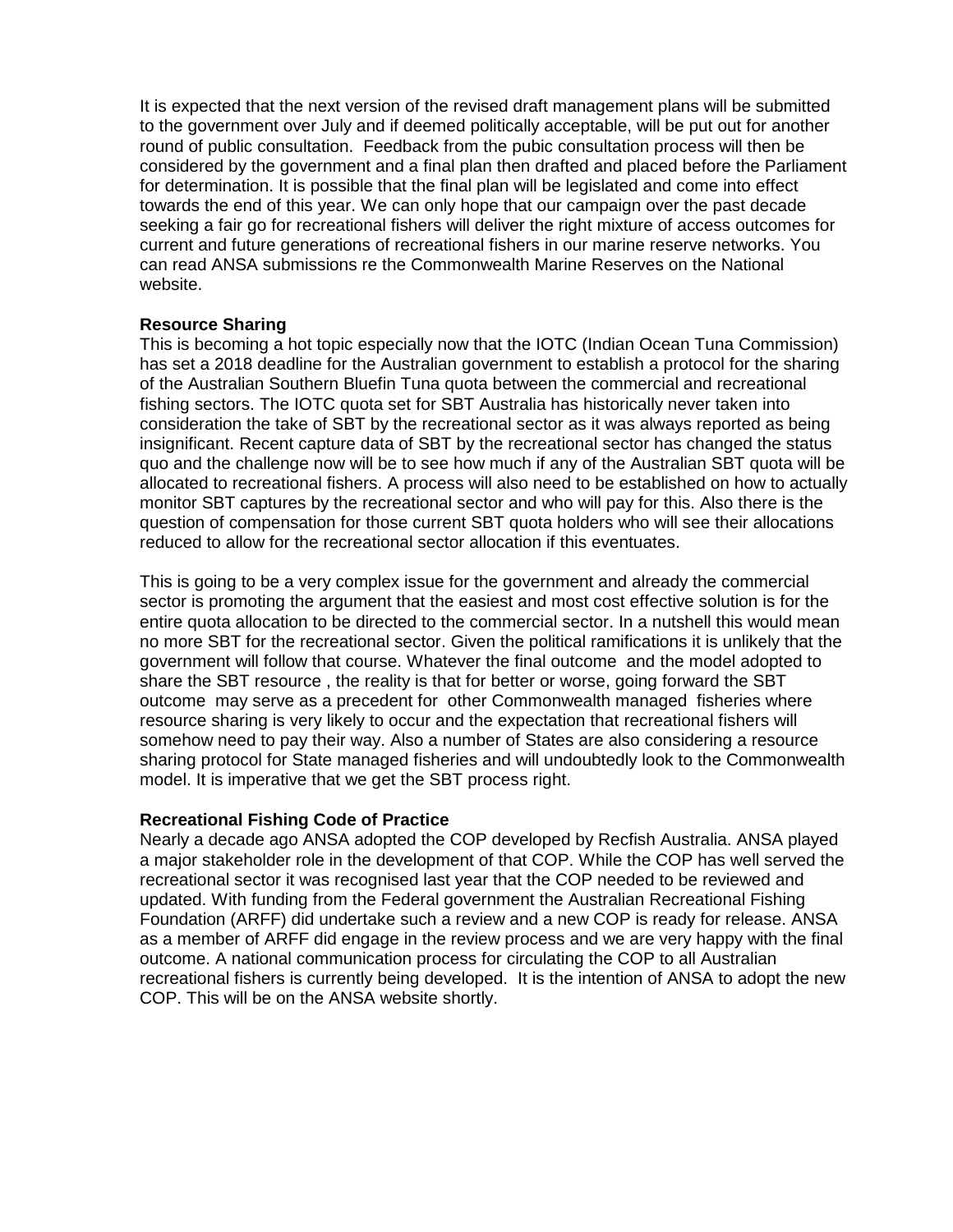# **Legislative recognition of recreational fishing in the Commonwealth Fisheries Management Act.**

The Federal government has finally taken heed of our campaign for recreational fishing to be included in the Commonwealth Fisheries Management Act. It is a matter of fact that while ever we are not officially included and recognised under the Fisheries Management Act we will never have a an effective role and voice in the management of Commonwealth Fisheries as a statutory stakeholder. It is our hope that the legislation for recognition of recreational fishing under the Act will come before Parliament later this year. Such an outcome will open the door for recreational fishers to have a stronger and more representative voice on the many management committees (MAC's) already established for Commonwealth managed fisheries and to have more influence on the development of fishery policies and advancement of the interests of recreational fishing.

## **Establishment of National Recreational Fishing Council**

The Coalition government is committed to the establishment of a National Recreational Fishing Council – this was a pre election commitment made some 4 years ago. Progress in establishing the right terms of reference for the establishment of this Council has been very drawn out. It is imperative that the structure and terms of reference for the Council embrace the right mix of people, skills and mandate to effectively and constructively represent the interests of recreational fishing to government and those agencies that have a nexus with fishing both recreational and commercial. What we do not want to see is the establishment of a superficial Council that pays lip service to the interests of the recreational sector as has often been the case with past Councils and the like. It is our goal to see ARFF provide the secretariat function to the Council and select who represents recreational fishers on the Council. Hopefully the Council will be formally established later this year

# **The role and future of ARFF (Australian Recreational Fishing Foundation)**

ARFF was established some 4 years ago to serve as the government officially recognised ultimate peak body for all recreational fishers throughout Australia. ANSA is a foundation member of ARFF and occupies a Board position. Currently most major state and national peak recreational fishing bodies are either members or are in the process of becoming ARFF members. Since inception the ARFF has been financially supported by the Australian Fishing Trade Association (AFTA) which is also a member of ARFF. The advocacy and representative activities of ARFF are very demanding in terms of time and commitment but essential for the collective good of all recreational fishers including ANSA members. The ARFF Board and member bodies come together on a regular fortnightly basis (via conference phone or face to face meetings in Canberra ) to discuss and determine strategies on a very broad and diverse range of issues relevant to recreational fishing across all national and state jurisdictions. Meetings with politicians from all spectres and persuasions of government occur regularly as it is paramount that the views and electoral significance of recreational fishing are well implanted into the minds and physic of our elected representatives.

While the financial support provided by AFTA is very welcomed and appreciated the reality is that for ARFF to continue to effectively represent the interest of recreational fishers we need to source a more substantive and assured means of running the organisation. While the government has been supportive of many of projects and issues that ARFF has engaged in, the challenge is for ARFF to be financially independent of government for its advocacy activities. The government has also made it very clear that it wants ARFF to focus attention towards establishing a sustainable funding model for the recreational sector. This will be a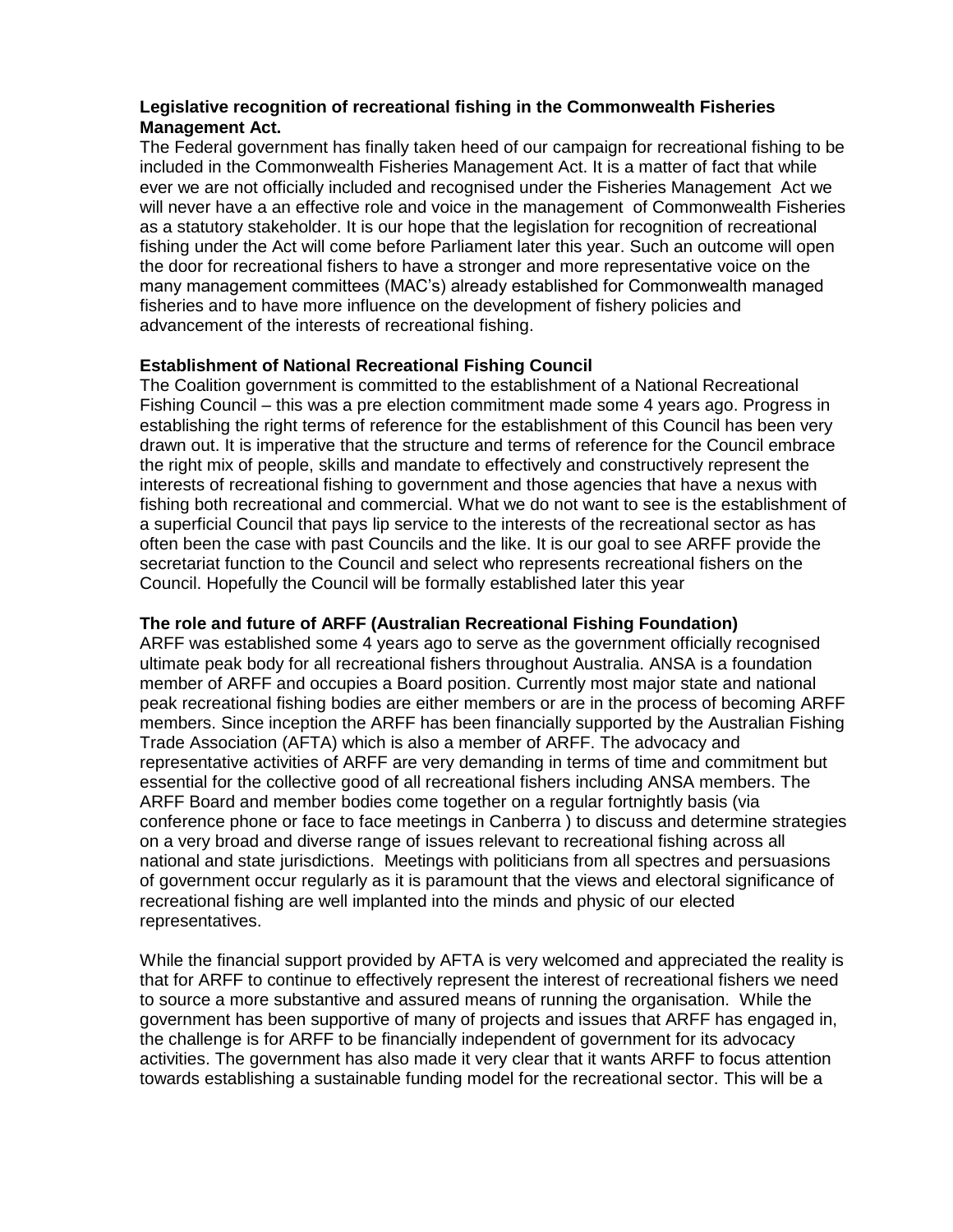major challenge for ARFF and its members over the coming year. You can learn more about ARFF by going to the website recreationalfishing.com.au.

### **2016 AGM and Branch Delegates Meeting**

This event was held in Sydney late October and was well attended by delegates from State Branches across the ANSA Branch, Club and Member networks. A wide and comprehensive range of views on issues and challenges concerning the role of ANSA at a National and State level were constructively exchanged over the two days of the meeting. The entire range of issues and topics covered at the meeting were far too comprehensive to summarise here but this news bulletin will give members some insight into the major issues confronting ANSA at a National and State level.

If you want to know more about what is happening at ANSA at a National and State Branch level, then have a read of the 2016 ANSA Annual report which can be viewed on the National website.

#### **Meritorious Capture Awards**

One of the more enjoyable challenges for those attending the 2016 AGM and Delegates was choosing the winner of the 2015/16 Meritorious Capture Award. It finally came down to 2 nominations, both from South Australia – a 128.63 kg Southern Bluefin Tuna on 37kg (Blue water) capture by Paul Wolfdale and a 4.99kg Mulloway on 1kg (Land Based)capture by Shane Evans. The story behind both these captures was amazing and it was impossible for the delegates to select a clear winner. Ultimately it was unanimously agreed that the award be shared by both Paul Wolfdale and Shane Evans. Congratulations are extended to both award winners. If you want to read and know more about these great capture stories go to the ANSA website - Meritorious Captures.

#### **Recognition of the late Geoff Hawkins**

As a fitting gesture to recognise the lifetime contribution to ANSA by the late Geoff Hawkins, the Delegates unanimously agreed that the Meritorious Capture awards now be renamed the Geoff Hawkins Meritorious Capture Awards. You can be sure Geoff would be thrilled by this gesture.

#### **Membership Fees for the coming 2017/18 Year.**

It has been agreed that the fees payable to ANSA National for the coming membership year will remain at the current level, namely;

Family Membership \$12 Senior Members \$8 Student Members \$3<br>Junior Members Free **Junior Members** 

Branches should now be able to set their own fees for the coming 2017/18 membership year.

#### **ANSA Merchandise.**

A fresh stock of 1.2m ANSA Capture and Release Bragmats has now arrived and available to members at the same price of \$13 per unit plus postage \$5. These Brag Mats were sourced from the same supplier as previous stock and are of a superior quality. Orders for Brag Mats and other ANSA Merchandise can be ordered online via the ANSA website – ANSA Shop link.